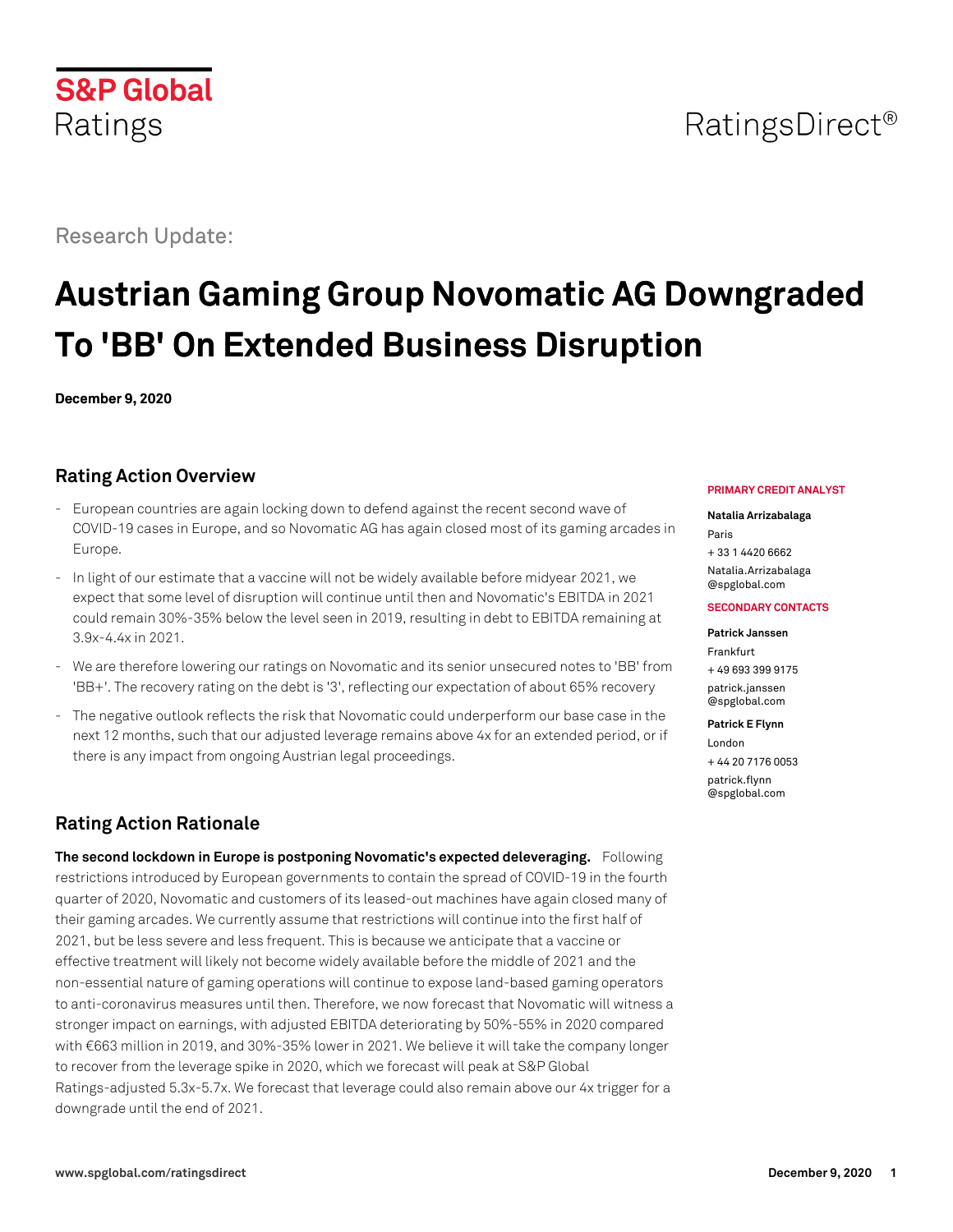## **Novomatic's business lacks stronger online presence or greater product diversity outside of the B2B and B2C machines that have supported peers' earnings during the pandemic.**

Novomatic operates in two segments: Gaming Technology (business-to-business [B2B]) and Gaming Operations (business-to-consumer [B2C]). We note that Novomatic generated 40% of revenue from Austria and Germany in 2019 and has exhibited higher earnings volatility during the pandemic than similarly rated peers in gaming. First, this is because Novomatic generates only about 5% of revenue in the more resilient online gaming versus 46% in the case of Australian-based Aristocrat Leisure (BB+/Negative/--) and about 90% in case of Ireland-based Flutter Entertainment (BB+/Stable/--). Second, despite B2B and B2C diversification, Novomatic lacks additional meaningful product diversification outside of machines, which has cushioned some peers' earnings from high exposure to land-based operations during the pandemic, such as in lottery-like Scientific Games (B/Negative/--). We expect Scientific Games's lottery sales to decline by only 5%-10% in 2020 because the company's lottery sales rely largely on food retail outlets, which have generally remained open during the pandemic. Therefore, we believe that Novomatic's business is more prone to the disruption of COVID-19 than these peers' and we have revised down our assessment of its business risk to fair from satisfactory. Additionally, we see a risk that Novomatic's B2B customer group, who are themselves being affected by the pandemic, may be forced to lower their capacity or presence to accommodate the economic impact from the crisis.

**COVID-19-related government measures and the German online market's targeted regulation could accelerate a customer shift to online.** Although online gaming in Germany has been prohibited, the new Draft Interstate Treaty, if implemented, will allow this market to open in Germany from July 2021. In addition, German lawmakers agreed on a transition period whereby existing online gaming companies operations will be tolerated from now on, as long as they adhere to the conditions compatible with the new proposed regulations taking effect in 2021, albeit this is not confirmed by the courts yet. We see more operators launching online activities already, such as Loewenplay, Germany's third-largest gaming arcade operator. Although we view Novomatic's decision to enter the online market in Germany in the second half of 2021 as prudent, we also see the risk that the competitors that had already built an online presence might now gain a competitive advantage over the next few years. This risk is further accentuated, given that more players in Europe have at least temporarily shifted to online offerings during the pandemic. Their return to land-based gaming remains uncertain, especially the longer the lockdown persists, even though we saw substantial demand in the middle of 2020 when lockdowns where temporarily lifted. We understand that Novomatic has already built online and sports betting capabilities for B2B and B2C in the past. However, we see the risk that a broader role for Germany next year could require additional capital expenditure (capex), which, at about 10% of sales, is quite high in normal years versus industry peers and which constrains free cash generation.

**We believe Novomatic has sufficient liquidity sources to absorb the expected large cash outflows over the next several months.** Following recent disposals, such as Casinos Austria AG, the group has about €900 million available cash and liquid investments and about €560 million available under its revolving credit facility (RCF) for liquidity management. Although liquidity sources remain large and sufficient to cover expected outflows and scheduled redemption of €450 million over the next 12 months, we have revised down our liquidity assessment to adequate from strong. We note there remains a potential for a breach under the financial maintenance covenant for the next reporting date in May 2021, given very limited headroom. However, we see Novomatic as well positioned to negotiate a waiver if necessary, in light of the group's well-established bank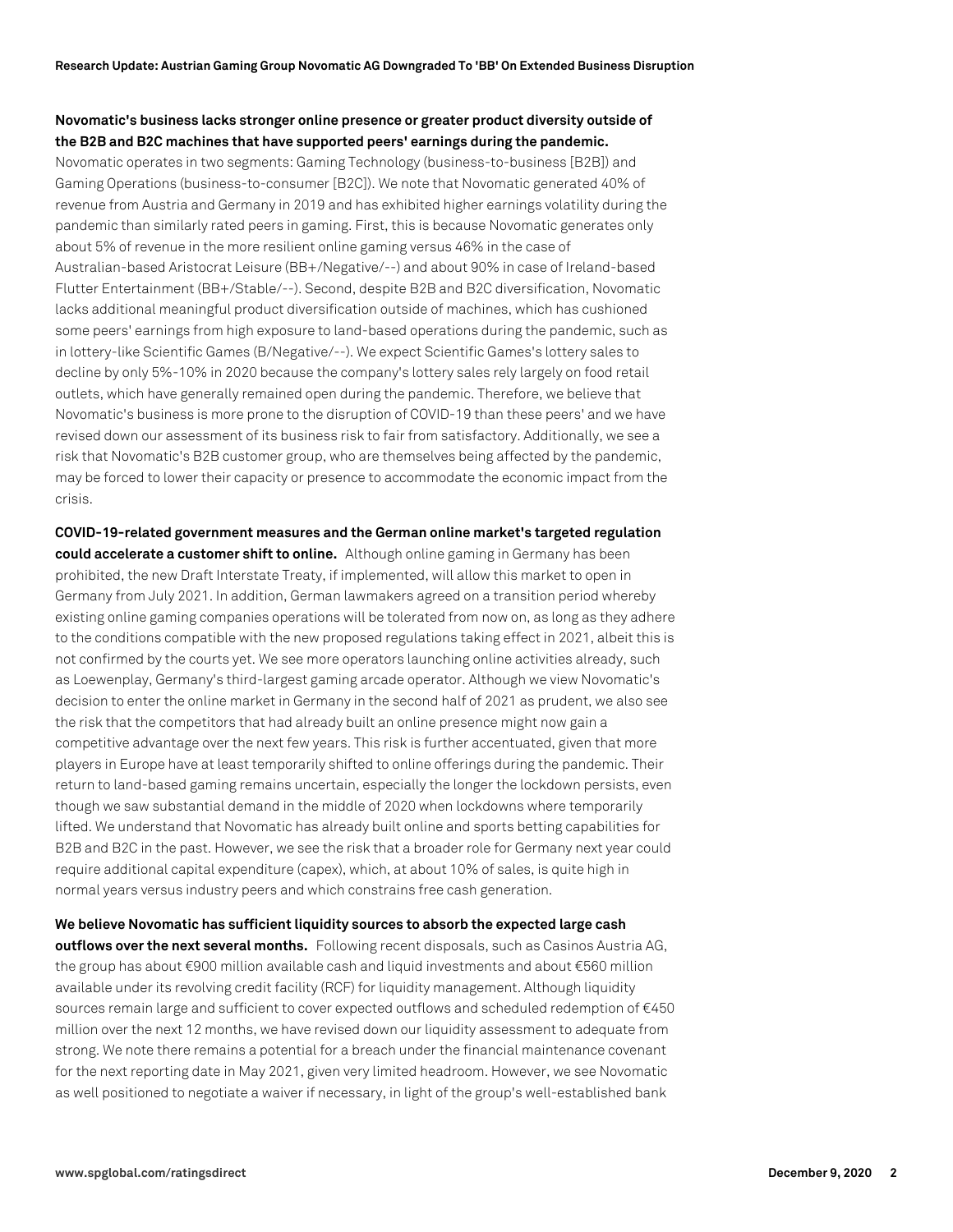relationships and large scale in Austria. As such, we envisage full availability of the RCF over the next 12 months. The scheduled significant maturity and tight covenant headroom and credit spreads on Novomatic's 2023 bonds, all of which we consider to be higher than similarly rated peers, contribute to our adequate liquidity assessment.

#### **Cost management and cash-preserving measures will prevent a large increase in adjusted**

**debt.** Most governmental support measures to support businesses during the pandemic were extended for the second lockdown, as well. These include state-funded part-time work for employees in most of Novomatic's core regions, negotiating rents for closed arcades, reducing capex to only necessary projects, and benefitting from temporary government tax relief for gaming taxes, which represented about 12% of revenue alone in 2019. In our view, this will help Novomatic's free operating cash flow (FOCF) generation after leases, which was roughly neutral during the first half of 2020. As a consequence, we believe that absolute debt levels will not increase significantly.

#### **Technological capabilities, scale, and diversification in different jurisdictions support the**

**rating.** Despite the challenges from the pandemic, we see Novomatic as one of the leading land-based gaming operators and producer of gaming machines in the European gaming sector, with well-known brands, such as Admiral, and S&P Global Ratings-adjusted EBITDA of about €663 million in 2019. It benefits from being vertically integrated, having operations in multiple European geographies and to a small extent also in North America and Australia, and a significant scale that supports investments in research and development to enable the development of new products with high technological standards.

**The ratings are subject to further regulatory developments, despite greater clarity for the German land-based gaming market.** Regulatory changes have put a dent in Novomatic's earnings and cash generation over the past three years, and the sector remains prone to regulatory risks. However, near-term effects from recent regulatory changes for Novomatic's large land-based operations should be limited. This is due to:

- The impact of German Gaming Ordinance measures regarding player safety on gross gaming revenue was negative in early 2019, but has improved since then. In early 2019, the newly introduced V2 machines with card unlocking features were unpopular with players, and resulted in lower gross gaming revenue. However, as players have become more used to the feature, the new machines have become more accepted, and gross gaming revenue has thus improved.
- The new draft Interstate Treaty agreed by German states, laying out a framework for regulation in the German market from July 2021. This allows states to accept the current level of exceptions granted for multi-concession arcades, therefore lowering risk to earnings expectations for Novomatic's German business.
- We have incorporated in our base case the impact of regulation on gaming arcades in Italy that limits the number of arcades allowed in one area, as well as higher gaming taxes in the country, mostly in 2019. We also expect less regulatory scrutiny in the sector, given the significant impact of COVID-19 on businesses.

**Legal proceedings pose reputational risks and could constrain Novomatic's ability to do business if current investigations lead to prosecution or other legal actions.** Investigations by Austrian economic and corruption authorities against Novomatic, its former CEO, the majority shareholder, and some former and current employees are ongoing. The allegations include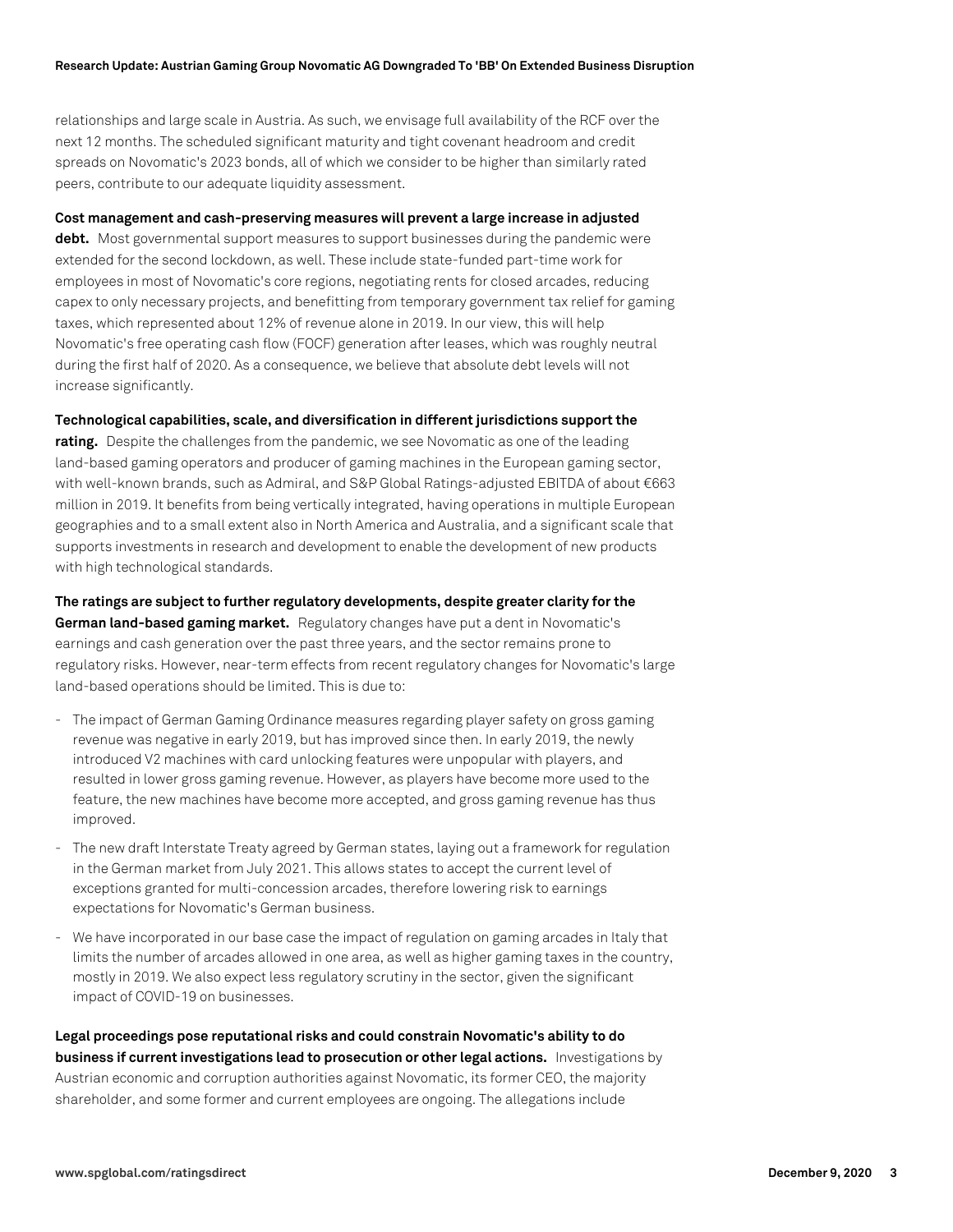attempting to illegally influence gaming legislation and licensing in Austria. The investigations are connected to broader allegations surrounding a political scandal in Austria, which began in 2019, and are likely to continue for some time. Although we understand Novomatic and named parties deny any wrongdoing and are cooperating fully with authorities, and we believe the current impact of the investigations on Novomatic's business is minimal, the longer they continue, the investigations could nevertheless threaten the group's reputation. This would particularly be the case if they resulted in legal proceedings against the company or connected parties. Gaming operators rely on their good standing and reputation, and that of their key personnel, among regulators to maintain gaming licenses. This has always been the case with Novomatic, but things could become more challenging if the investigations and potential proceedings are protracted.

#### **Environmental, social, and governance (ESG) factors relevant to the rating action:**

- Health and safety

## **Outlook**

The negative outlook reflects the existing uncertainty and the risk that Novomatic could underperform our base case over the next 12 months, such that leverage remains above S&P Global Ratings-adjusted 4x for an extended period. Financial underperformance could occur if, for example, the extent and duration of lockdowns are worse than anticipated, or any recovery is more muted than forecast. On this basis, we forecast S&P Global Ratings-adjusted debt to EBITDA could remain high, at 3.9x-4.4x, in 2021, but we think that would be temporary.

The outlook also reflects our view of the downside risk to Novomatic should the ongoing investigations by Austrian authorities progress to prosecution or other legal action, against the company or connected parties, and the impact this could have on the group's reputation and standing.

## **Downside scenario**

We could lower the rating if:

- The impact of the pandemic and related recession were more severe than we assume, resulting in S&P Global Ratings-adjusted debt to EBITDA remaining above 4x, or FOCF after all lease payments remaining negative on a prolonged basis.
- If the trend toward online gaming grew stronger than we assume.
- The liquidity of the group weakened to a degree not offset by any remedial action, for instance by not obtaining a covenant waiver in case of a potential breach.
- The investigations progressed, for example, to prosecution or other legal action, or led to findings of unethical behavior. While it is not our base-case scenario, we could also consider lowering the rating if investigations were protracted and we saw impacts on Novomatic's reputation or standing in operating or financial markets.

## **Upside scenario**

We could revise the outlook to stable once we have more certainty regarding the COVID-19 pandemic and the related recession's effect on consumer spending in the European gaming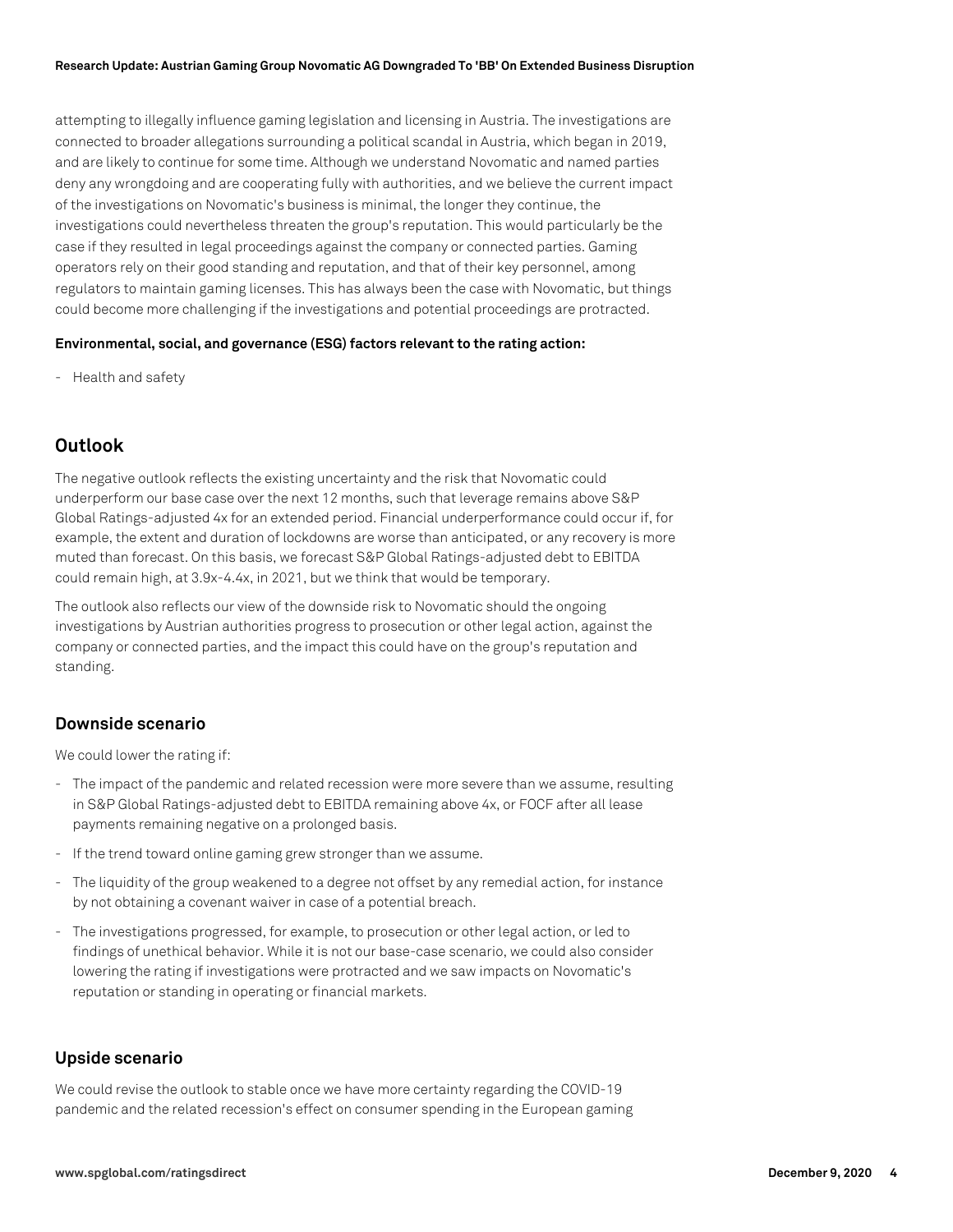market and on Novomatic's operating performance, liquidity, and cash flow. In particular, an outlook revision would depend on the group's ability to manage costs, cash, and upcoming debt maturities, with its S&P Global Ratings-adjusted debt to EBITDA therefore falling below 4x after 2021. A stable outlook would also hinge on a resolution of the ongoing investigations.

## **Company Description**

Novomatic operates in two segments:

- Gaming Technology (business-to-business segment [B2B]) and
- Gaming Operations (business-to-consumer segment[B2C]).

The Gaming Technology segment engages in the production, sale, and rental of gaming and entertainment machines and content, as well as the operation of online content for business customers.

The Gaming Operations segment is involved in the operation of casinos and electronic gaming machines, as well as the online B2C business, and the provision of sports and horse racing betting services.

In 2019, Novomatic reported revenue of €2.6 billion and S&P Global Ratings-adjusted EBITDA of €663 million. Novomatic is a mostly European business: Germany, Austria, and Italy represent about 56% of its revenue.

The group is effectively controlled by Professor Johann F. Graf (founder of the group) through investment holding company Novo Invest GmbH.

## **Our Base-Case Scenario**

- S&P Global Ratings believes there remains a high degree of uncertainty about the evolution of the coronavirus pandemic. Reports that at least one experimental vaccine is highly effective and might gain initial approval by the end of the year are promising, but this is merely the first step toward a return to social and economic normality; equally critical is the widespread availability of effective immunization, which could come by the middle of next year. We use this assumption in assessing the economic and credit implications associated with the pandemic (see our research here: www.spglobal.com/ratings). As the situation evolves, we will update our assumptions and estimates accordingly.
- Real GDP growth in the eurozone of negative 7.2% in 2020 recovering by 4.8% in 2021, with consumer price index inflation of 0.0%-1.0% per year.
- Absent any regulatory changes, we anticipate land-based gaming operations in Europe will report modest growth, but remote, online gaming will expand significantly above GDP because markets are not fully saturated.
- Revenue decline of 30%-35% in 2020 due to the impact of COVID-19, recovering only partly by 8%-15% in 2021 and 18%-25% in 2022 because of ongoing governmental restrictions in the first half of next year.
- In light of the factors flagged above, and some level of fixed costs included in operations, we forecast the group's S&P Global Ratings-adjusted EBITDA margin will dip to around 17%-20% in 2020 compared with 25.4% in 2019.
- Opportunistic but discretionary bolt-on acquisitions of about €50 million annually.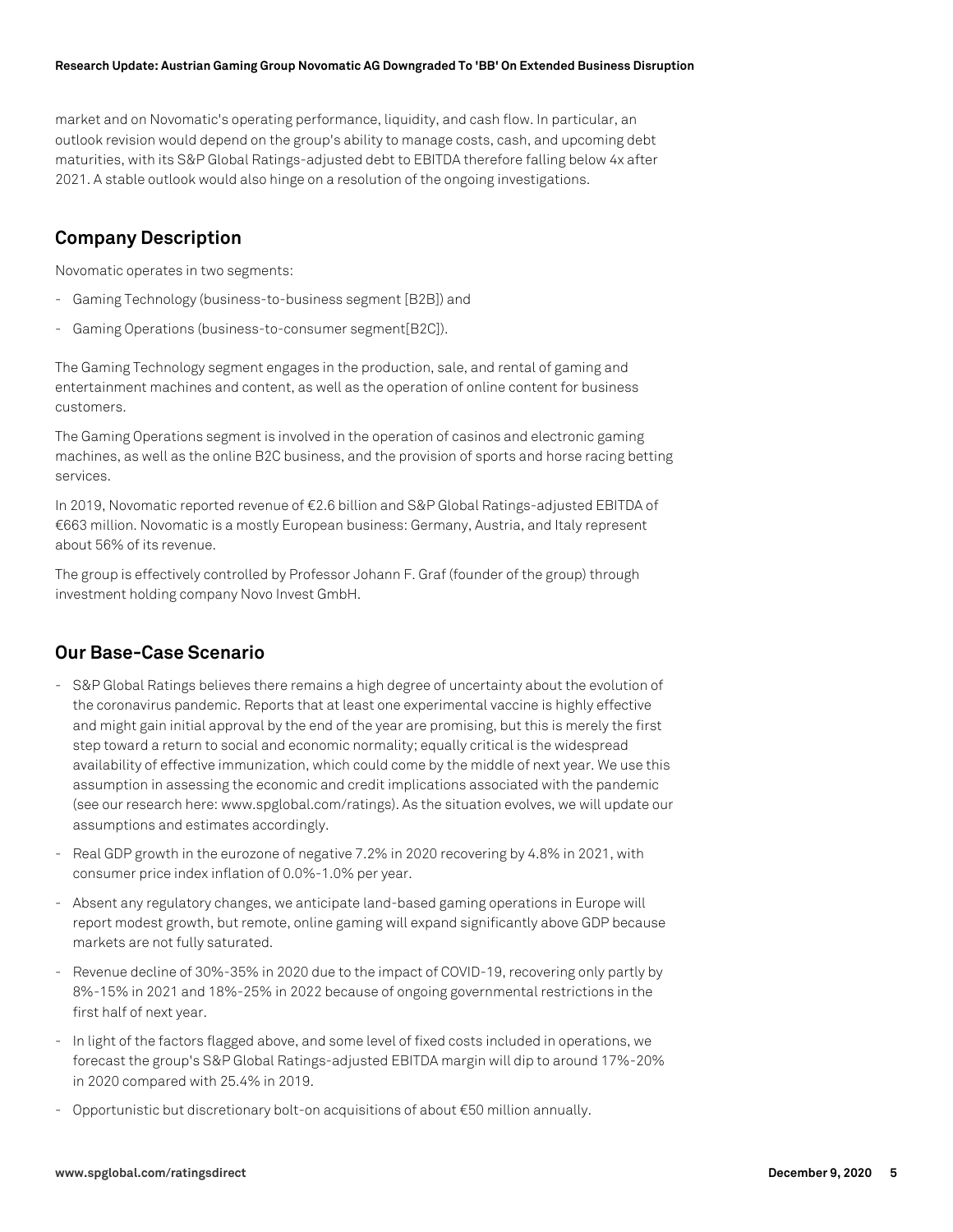- Capex of €180 million-€210 million in 2020 and €200 million-€220 million in 2021, which Novomatic has temporarily lowered due to COVID-19 impact. It would further accelerate toward €300 million-€350 million from 2022.
- Asset disposal net proceeds of about €120 million to €150 million in 2020 to be used for debt repayment.
- Dividends of up to €50 million-€60 million in 2020 and 2021, compared with €33 million in 2019.

## **Key metrics**

#### **Novomatic AG Key Metrics**

|                            | 2018a | 2019a | 2020e         | 2021f         | 2022f         |
|----------------------------|-------|-------|---------------|---------------|---------------|
| Revenue (bil. $\epsilon$ ) | 2.613 | 2.607 | $1.7 - 1.8$   | $1.9 - 2.0$   | $2.3 - 2.5$   |
| EBITDA (mil. $\epsilon$ )  | 611   | 663   | 310-340       | 420-460       | 560-600       |
| EBITDA margin (%)          | 23.4  | 25.4  | $18.0 - 19.0$ | $22.0 - 23.0$ | $24.0 - 26.0$ |
| Debt to EBITDA (x)         | 2.8   | 2.9   | $5.3 - 5.7$   | $3.9x - 4.4x$ | $3.0x - 3.3x$ |
| FFO to debt (%)            | 25.3  | 29.5  | $14.6 - 15.5$ | $18 - 23$     | $25 - 28$     |
| FOCF after lease payments  | 115   | 12.8  | About zero    | $50 - 80$     | $50 - 80$     |

All figures are S&P Global Ratings-adjusted. \*2019 year-end debt comprises financial debt of €1.9 billion, for which key adjustments are €0.7 billion in leases and €0.4 billion in surplus cash available for debt repayment. e--Estimate. f--Forecast. FFO--Funds from operations. FOCF--Free operating cash flow. N/A--Not applicable.

# **Liquidity**

We view Novomatic's liquidity as adequate (versus strong previously), although we estimate that the group's liquidity sources will likely cover liquidity needs by nearly 2.1x over the next 12 months. This is because we see only very limited covenant headroom over the next 12 months, which may require the group to secure a covenant waiver. Having said that, we believe that Novomatic, with its well-established and solid relationships with banks, would likely be able to secure a waiver if required. In addition, the persistently high spreads in the company's bonds over the last few months in our view means that its standing in debt capital market is only satisfactory in the sense of adequate liquidity.

- Principal liquidity sources for the 12 months started Oct. 1, 2020, include:
- About €900 million available in cash and equivalents, minus the cash required in gaming machines;
- Availability of about €560 million under €1 billion RCF due March 2024; and
- Funds from operations of about €235 million-€250 million, net of all lease-related payments.

Principal liquidity uses for the same period include:

- Short-term debt and maturing long-term debt of about €450 million;
- Changes in working capital and intrayear working capital swings of €100 million-€150 million;
- Capex of €190 million-€220 million; and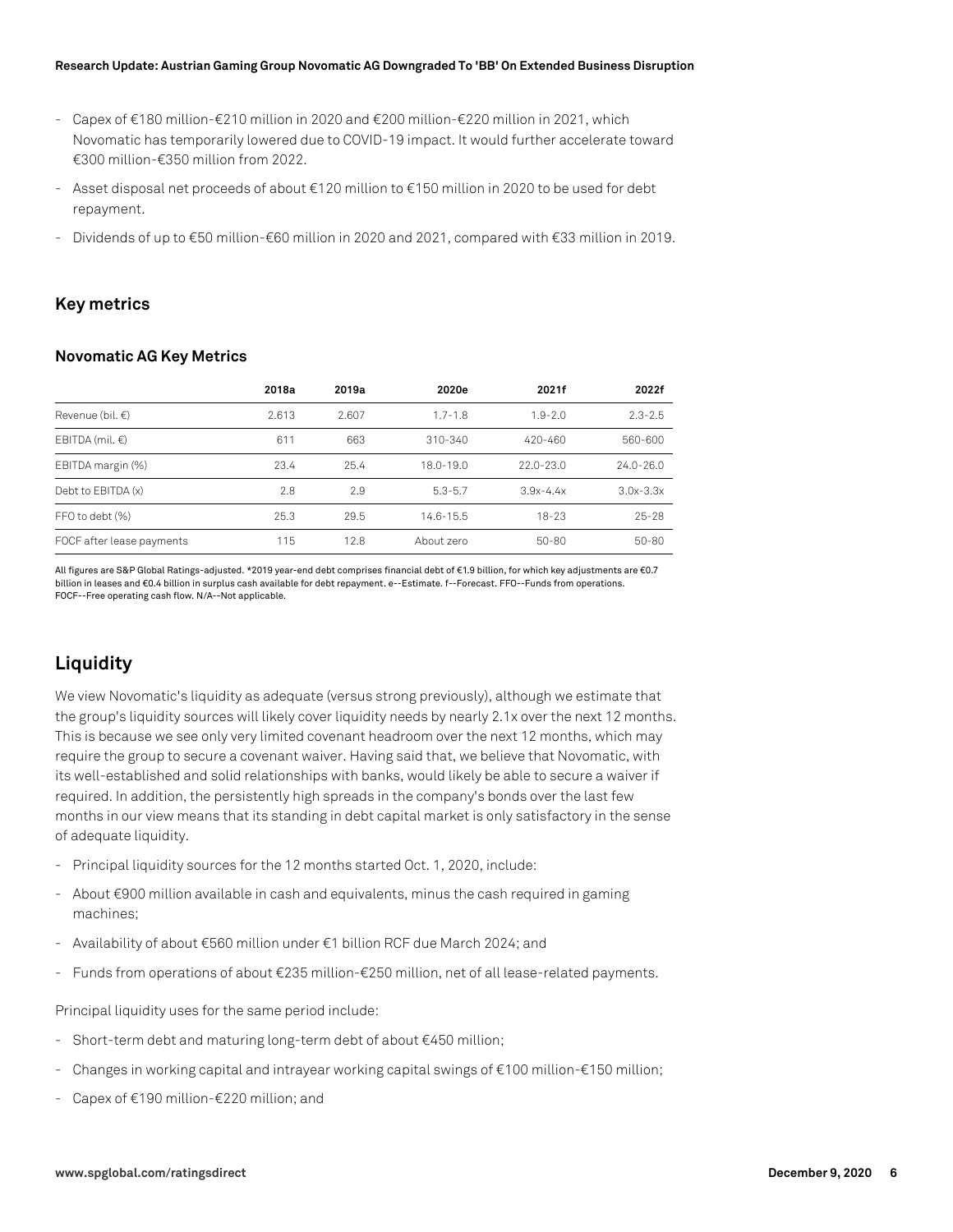- Dividends of about €50 million.

## **Covenants**

## **Compliance expectations**

We estimate that headroom under the financial covenants should be very limited for the next testing in May 2021 for the full year figures in 2020. Although we expect headroom to increase toward 20%-30% over 2021, we see a risk of a breach. Given Novomatic's solid relationships with core banks and the likely only temporary covenant issues, we believe that the management would likely be able to secure a waiver if needed.

### **Requirements**

Novomatic AG is required to comply with semi-annually tested financial covenants in its €1 billion RCF. These include a maximum net debt to EBITDA covenant of 4.63x.

## **Issue Ratings - Recovery Analysis**

### **Key analytical factors**

- The issue rating on the unsecured notes (€200 million due 2021 and €500 million due 2023) is 'BB' with a recovery rating of '3', reflecting our expectation of meaningful recovery (50%-70%, rounded estimate 65%) in a payment default.
- Although the numerical recovery outcome exceeds 65%, our criteria caps the recovery rating of the notes at '3' due to their unsecured nature. This accounts for the risk that additional prior- or same-ranking debt could be raised on the path to default.
- Our simulated default scenario contemplates a payment default occurring in 2024 due to regulatory changes that would shrink Novomatic's addressable market, combined with a prolonged economic downturn that would reduce consumer spending on gaming, extend the gaming equipment replacement cycle, and meaningfully reduce arcade operators' spending on new equipment.
- We assume Novomatic would reorganize under a distressed scenario and we use a 6.5x multiple to value the company, which is in line with the average multiple we use for the leisure industry.
- We assume the RCF would be 85% drawn at the time of default.

### **Simulated default assumptions**

- Year of default: 2025
- Jurisdiction: Austria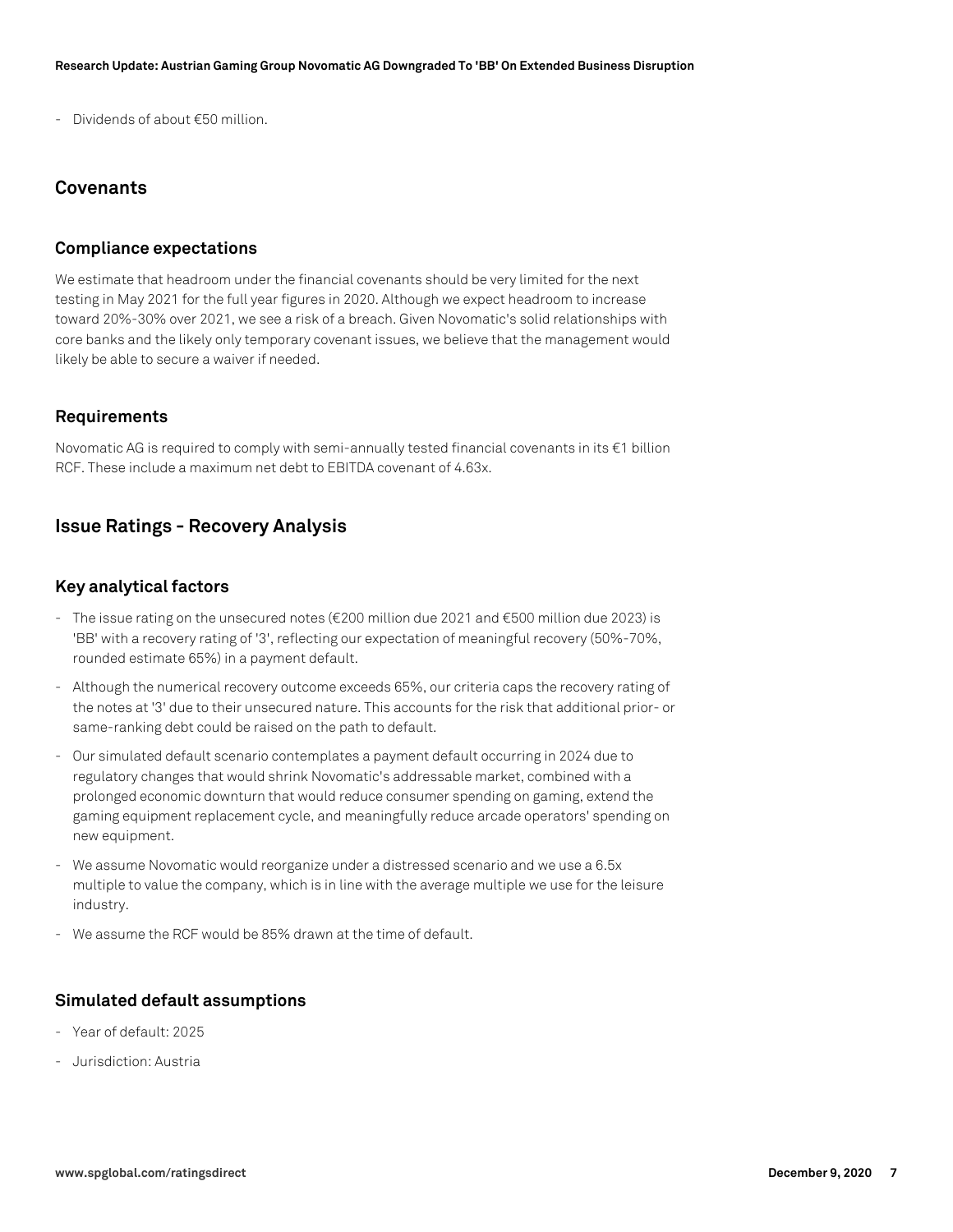## **Simplified waterfall**

- Emergence EBITDA: €320 million (capex represents 6% of sales. Cyclicality adjustment is 10%, in line with the specific industry subsegment. Operational adjustment is -5% to reflect the regulatory pressure in gaming technology segment).
- EBITDA multiple: 6.5x
- Gross recovery value: €2.08 billion
- Net recovery value after administrative expenses (5%): €1.98 billion
- Estimated priority debt: €53 million
- Estimated unsecured claims[1]: €2.14 billion
- The value available to unsecured claims: €1.92 billion
- Recovery expectations: 50%-70% (rounded estimate: 65%)

[1] All debt amounts include six months of prepetition interest. Includes €1.0 billion RCF assumed to be drawn at 85%

## **Ratings Score Snapshot**

Issuer Credit Rating: BB/Negative/B

Business risk: Fair

- Country risk: Intermediate
- Industry risk: Intermediate
- Competitive position: Fair

Financial risk: Significant

- Cash flow/Leverage: Significant

Anchor: bb

Modifiers:

- Diversification/Portfolio effect: Neutral (no impact)
- Capital structure: Neutral (no impact)
- Financial policy: Neutral (no impact)
- Liquidity: Adequate(no impact)
- Management and governance: Fair (no impact)
- Comparable rating analysis: Neutral (no impact)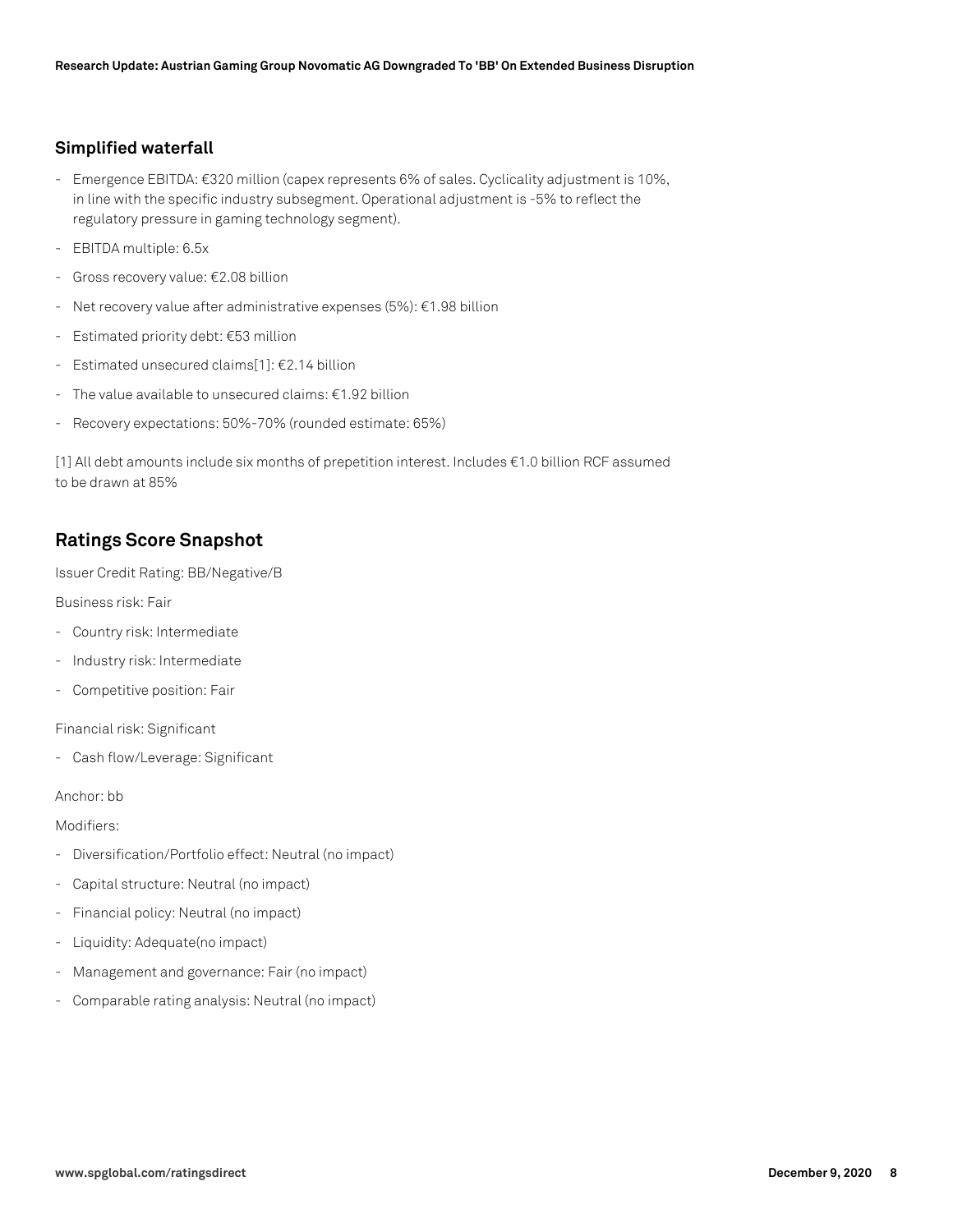## **Related Criteria**

- General Criteria: Group Rating Methodology, July 1, 2019
- Criteria | Corporates | General: Corporate Methodology: Ratios And Adjustments, April 1, 2019
- General Criteria: Methodology For Linking Long-Term And Short-Term Ratings, April 7, 2017
- Criteria | Corporates | General: Recovery Rating Criteria For Speculative-Grade Corporate Issuers, Dec. 7, 2016
- Criteria | Corporates | Recovery: Methodology: Jurisdiction Ranking Assessments, Jan. 20, 2016
- Criteria | Corporates | General: Methodology And Assumptions: Liquidity Descriptors For Global Corporate Issuers, Dec. 16, 2014
- Criteria | Corporates | Industrials: Key Credit Factors For The Leisure And Sports Industry, March 5, 2014
- Criteria | Corporates | General: Corporate Methodology, Nov. 19, 2013
- General Criteria: Country Risk Assessment Methodology And Assumptions, Nov. 19, 2013
- General Criteria: Methodology: Industry Risk, Nov. 19, 2013
- General Criteria: Methodology: Management And Governance Credit Factors For Corporate Entities, Nov. 13, 2012
- General Criteria: Principles Of Credit Ratings, Feb. 16, 2011

## **Related Research**

- Scientific Games Rating Affirmed On Less Volatile Lottery Business, Expected 2021 Leverage Improvement; Outlook Negative, June 17, 2020
- Aristocrat Leisure Ltd. 'BB+' Rating Affirmed On Earlier Reopening Of Casinos, Strong Digital Gaming; Outlook Negative, Sept 8, 2020
- Flutter Entertainment Rating Affirmed At 'BB+' On Equity Raising; Outlook Stable, June, 11, 2020

## **Ratings List**

| Downgraded           |        |                              |  |  |  |
|----------------------|--------|------------------------------|--|--|--|
|                      | Т٥     | From                         |  |  |  |
| <b>Novomatic AG</b>  |        |                              |  |  |  |
| Issuer Credit Rating |        | BB/Negative/B BB+/Negative/B |  |  |  |
| Senior Unsecured     | ВB     | BB+                          |  |  |  |
| Recovery Rating      | 3(65%) | 3(65%)                       |  |  |  |

Certain terms used in this report, particularly certain adjectives used to express our view on rating relevant factors, have specific meanings ascribed to them in our criteria, and should therefore be read in conjunction with such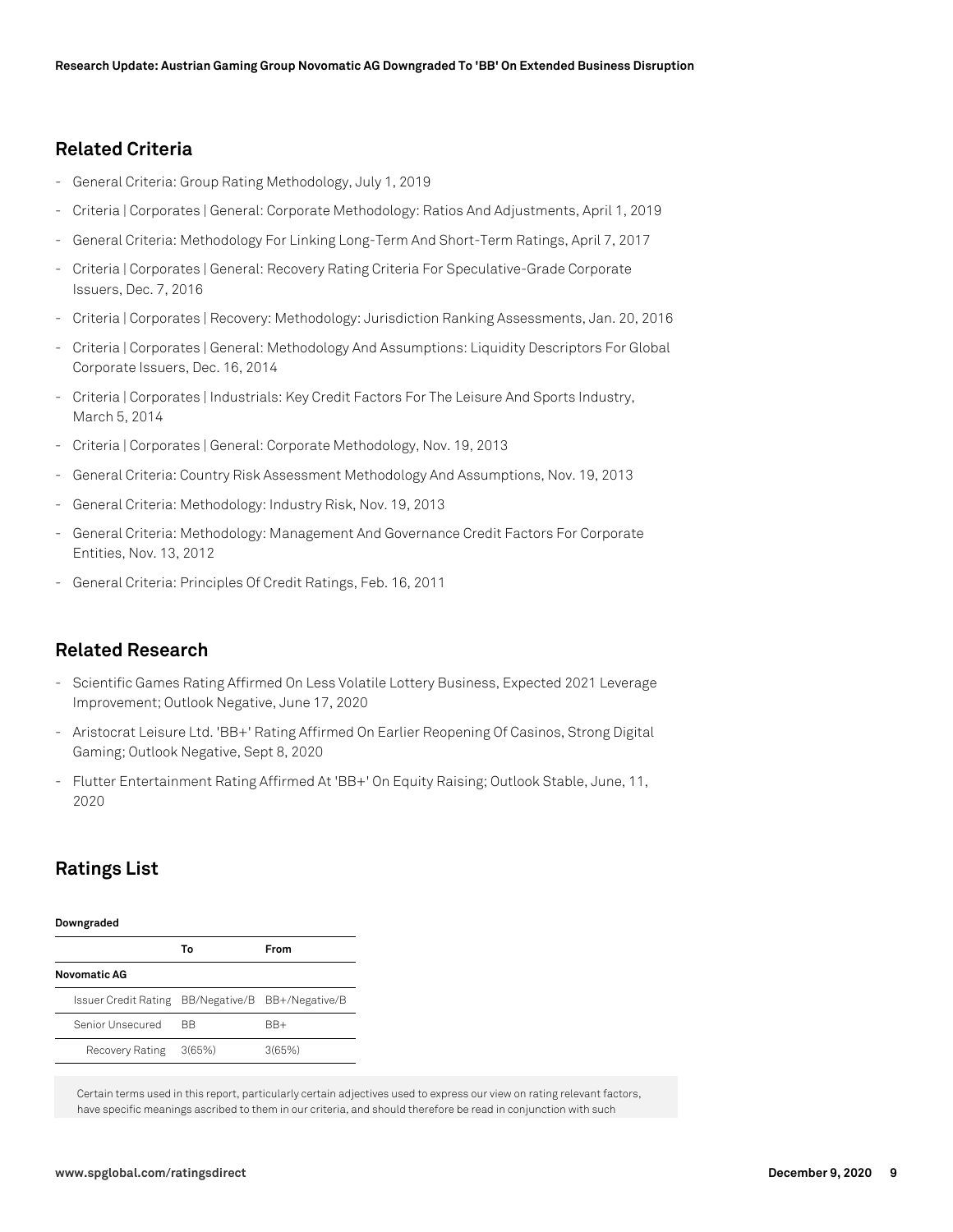criteria. Please see Ratings Criteria at www.standardandpoors.com for further information. A description of each of S&P Global Ratings' rating categories is contained in "S&P Global Ratings Definitions" at https://www.standardandpoors.com/en\_US/web/guest/article/-/view/sourceId/504352 Complete ratings information is available to subscribers of RatingsDirect at www.capitaliq.com. All ratings affected by this rating action can be found on S&P Global Ratings' public website at www.standardandpoors.com. Use the Ratings search box located in the left column. Alternatively, call one of the following S&P Global Ratings numbers: Client Support Europe (44) 20-7176-7176; London Press Office (44) 20-7176-3605; Paris (33) 1-4420-6708; Frankfurt (49) 69-33-999-225; Stockholm (46) 8-440-5914; or Moscow 7 (495) 783-4009.